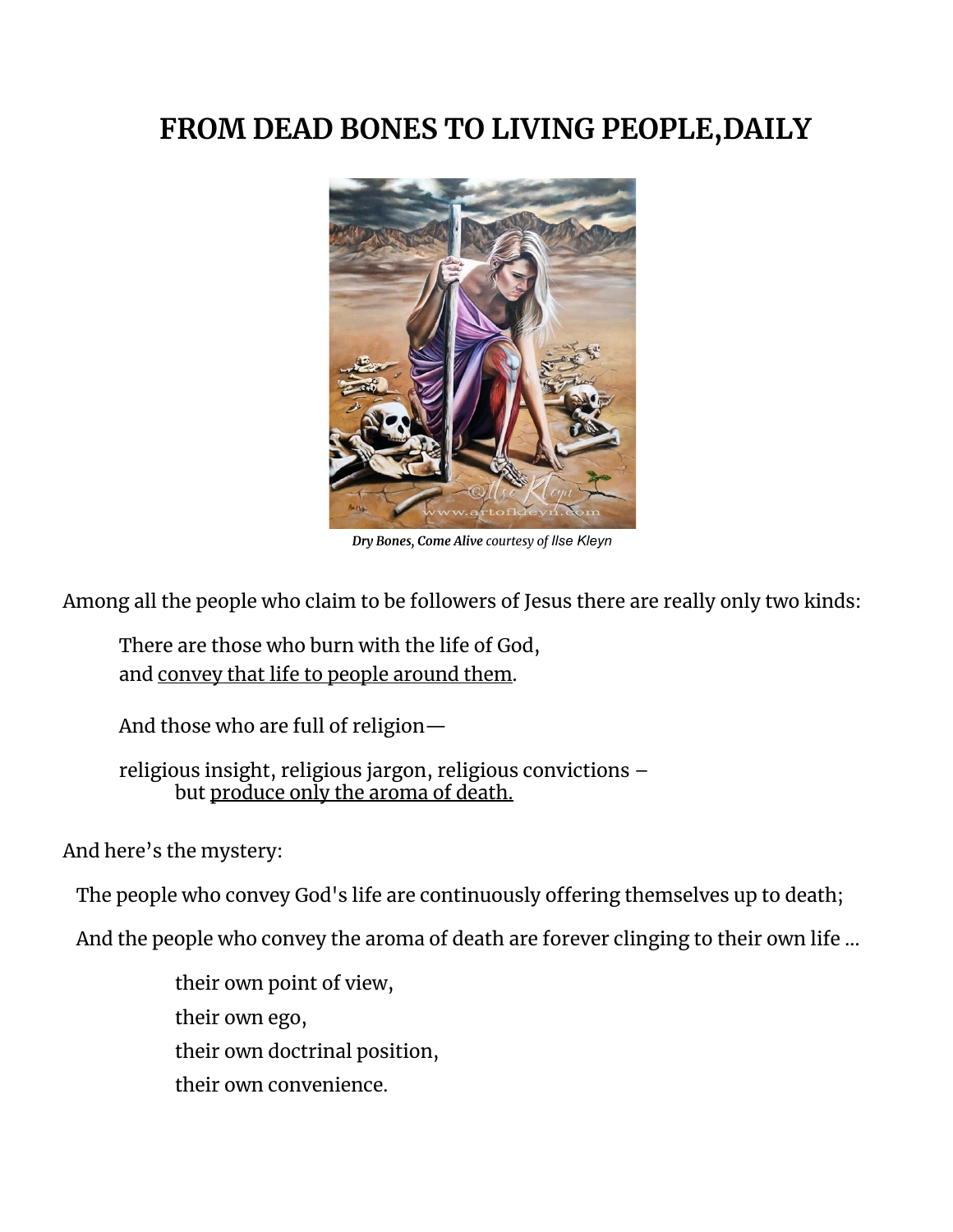The Lord took hold of me, and I was carried away by the Spirit of the Lord to a valley *filled with bones. He led me all around among the bones that covered the valley floor. They were scattered everywhere across the ground and were completely dried out. Then he asked me, "Son of man, can these bones become living people again?"*

*"O Sovereign Lord, " I replied, "you alone know the answer to that."*

*Then he said to me, "Speak a prophetic message to these bones and say, 'Dry bones, listen to the word of the Lord! This is what the Sovereign Lord says: Look! I am going to put breath into you and make you live again! I will put flesh and muscles on you and cover you with skin. I will put breath into you, and you will come to life. Then you will know that I am the Lord.'"*

*So I spoke this message, just as he told me. Suddenly as I spoke, there was a rattling noise all across the valley. The bones of each body came together and attached themselves as complete skeletons. Then as I watched, muscles and flesh formed over the bones. Then skin formed to cover their bodies, but they still had no breath in them.*

*Then he said to me, "Speak a prophetic message to the winds, son of man. Speak a prophetic message and say, 'This is what the Sovereign Lord says: Come, O breath, from the four winds! Breathe into these dead bodies so they may live again.'"*

*So I spoke the message as he commanded me, and breath came into their bodies. They all came to life and stood up on their feet—a great army.*

*Then he said to me, "Son of man, these bones represent the people of Israel. They are saying, 'We have become old, dry bones—all hope is gone. Our nation is finished.' Therefore, prophesy to them and say, 'This is what the Sovereign Lord says: O my people, I will open your graves of exile and cause you to rise again. Then I will bring you back to the land of Israel. When this happens, O my people, you will know that I am the Lord. I will put my Spirit in you, and you will live again and return home to your own land. Then you will know that I, the Lord, have spoken, and I have done what I said. Yes, the Lord has spoken!'"*

*Ezekiel 37:1-14 (NLT)*

You could say that this prophecy applies to the Israel of Ezekiel's day which was destroyed. The temple lay in ruins, and the people who weren't killed, or didn't starve to death, found themselves captives in a foreign land.

They were without hope. They said, *"Our bones are dried up and our hope is gone.*"

Hence this prophecy through Ezekiel to Israel:

*"The bones are going to be gathered together and they are going to be restored. They are going to be given breath, and they are going to be brought back on the land. "*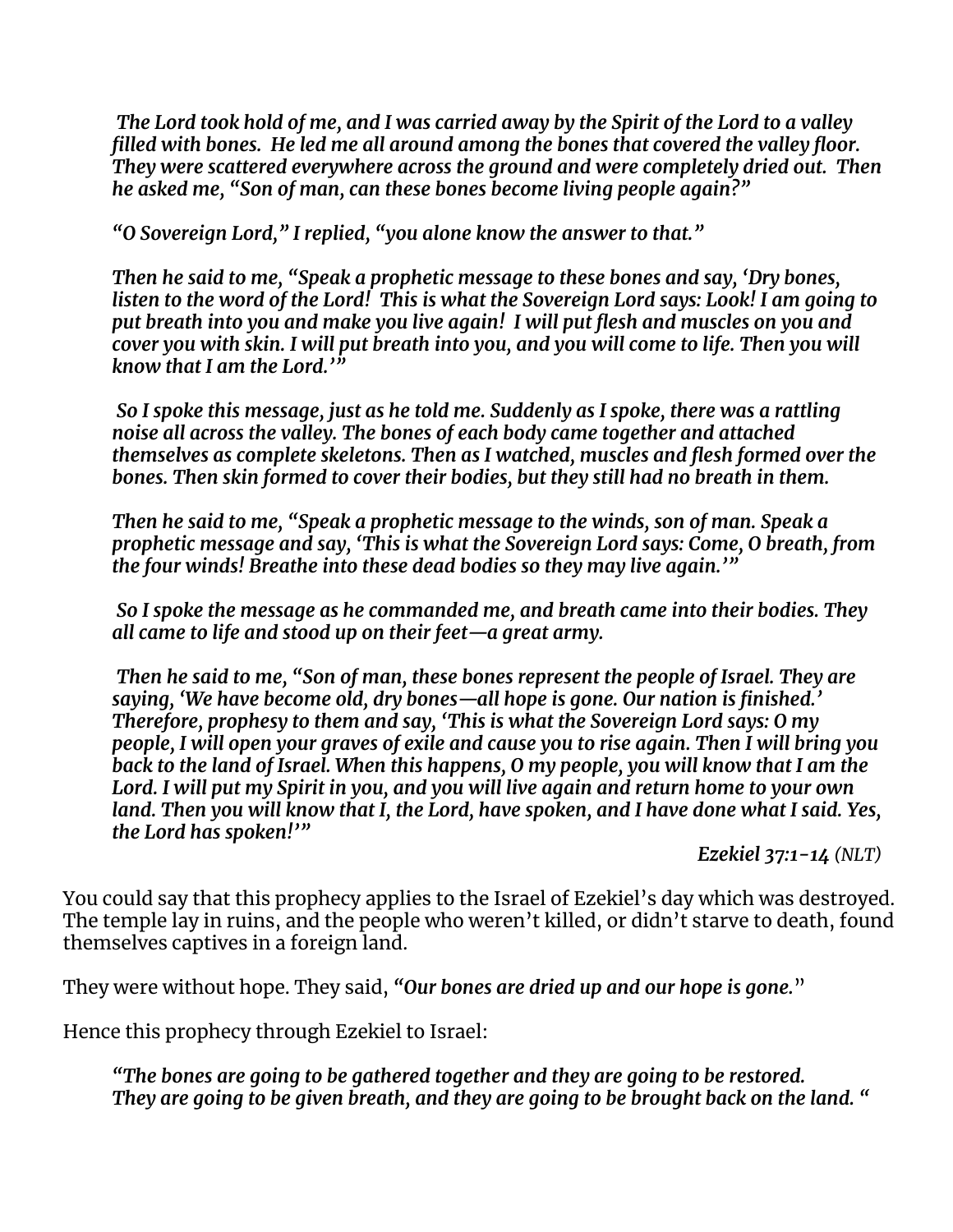As we know, it all came to pass.

You could also say that this prophecy applies to the resurrection of the new Israel at the end of the age, the New Jerusalem that comes as history, as we understand it, has ended.

*"And then I saw thrones, and seated on them was those to whom judgment was committed. Also I saw the souls of those who had been beheaded for their testimony to Jesus and for the word of God, and who had not worshiped the beast or its image and had not received its mark on their foreheads or their hands. They came to life again and reigned with Christ a thousand years. The rest of the dead did not come to life again until the thousand years were ended. This is the first resurrection. Blessed and holy is he who shares in the first resurrection! Over such the second death has no power, but they shall be priests of God and of Christ, and they shall reign with him a thousand years."*

*Revelation 20: 4-6*

Between the prophecy that was given to Israel of Ezekiel's day and the prophecy that can be applied to the new Israel at the end of the age, there is another application of this prophesy which is aimed at us  $-$  if we have the ears to hear and the eyes to see.

The bones that are being gathered together even at this moment ....

That a people are being called out of Babylon into the new Israel at this very hour....

A people are being raised up with hearts circumcised to God....

Lives totally, utterly, and radically given over to God....

People who are being raised from death into life by the power of the Spirit of God.

*So I prophesied as I was commanded; and as I prophesied, there was a noise, and behold, a rattling; and the bones came together, bone to its bone. And as I looked, there were sinews on them, and flesh had come upon them, and skin had covered them; but there was no breath in them. Then he said to me, "Prophesy to the breath, prophesy son of man, and say to the breath [or the wind, or the spirit], Thus says the Lord God: Come from the four winds, O breath, and breathe upon these slain that they may live." So I prophesied as he commanded me, and the breath came into them, and they lived, and stood upon their feet, an exceedingly great army.*

In the midst of wars and rumors of wars, of the present moment— in the midst of prosperity in one place and famine in another, and sometimes prosperity and famine in the same place—the bones are being brought together. Now, at this hour.

And they are being formed, and they are being in-breathed with the life of God.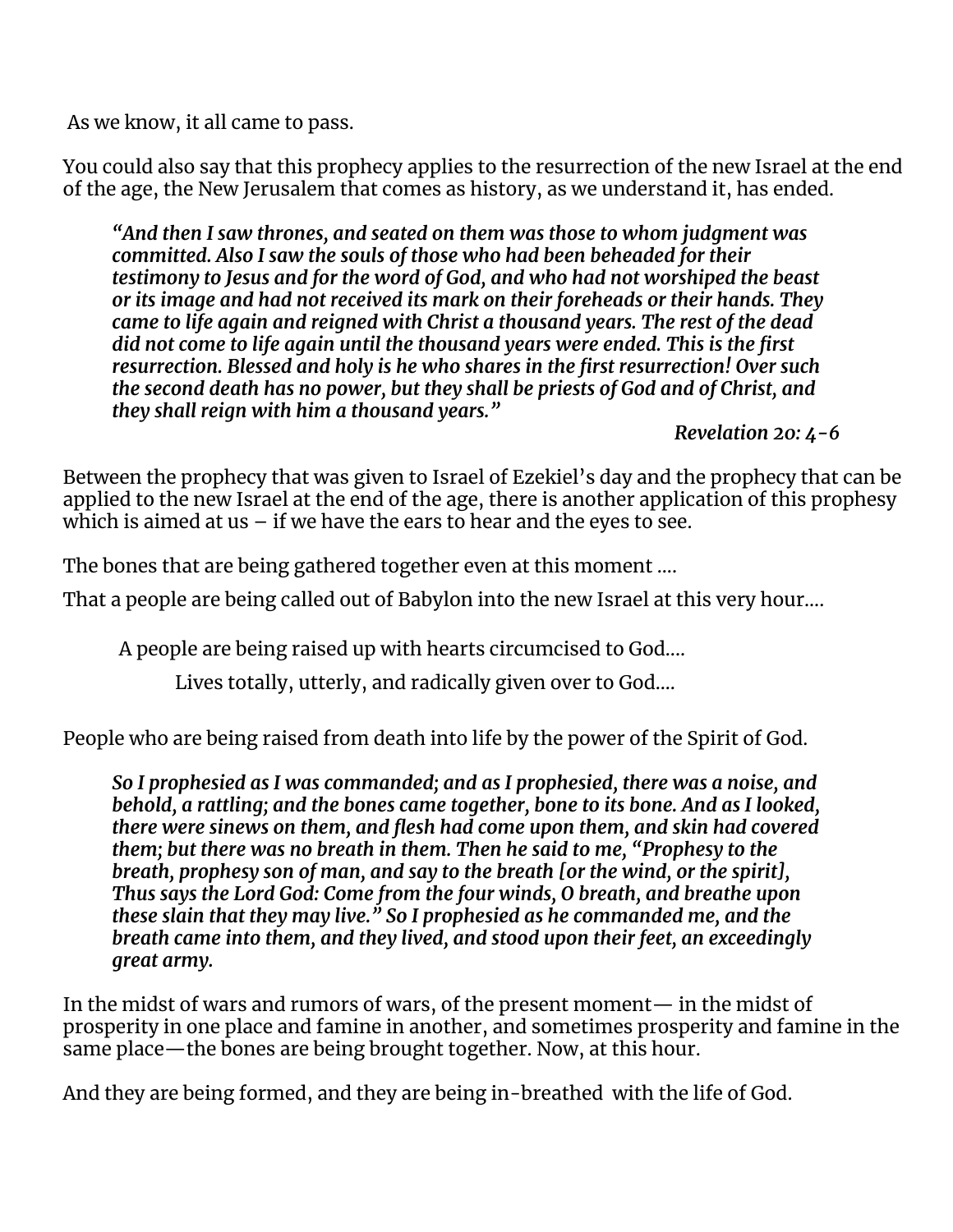And they are being raised up by the Spirit of God "an exceedingly great army " in order to take the gospel of the kingdom out over the earth, perhaps for the last time.

And every person in this army walks this earth with power, because each has been brought forth out of a grave.

We're not talking about "churchianity" ....

We're not talking about "Christendom" ....

We're not talking about respectable Christians living their innocuous lives ....

These men and women manifest the resurrection life of Jesus every day, because they themselves have been lifted out of their graves.

*Then he said to me, "Son of man, these bones are the whole house of Israel. Behold, they say, 'Our bones are dried up, and our hope is lost; we are clean cut off.' Therefore prophesy, and say to them, Thus says the Lord God: Behold, I will open your graves, and raise you from your graves, O my people; and I will bring you home into the land of Israel. And you shall know that I am the Lord, when I open your graves, and raise you up from your graves, O my people. And I will put my Spirit within you, and you shall live, and I will place you in your own land, then you shall know that I, the Lord have spoken, and I have done it, says the Lord."*

*I* will raise you out of your graves. *I* will fill you with life. *I* will bring you into my Kingdom. *I* will bring you back to me ...

Notice that the *initiative* belongs to God.

God is the one who brings the bones together.

God is the one who breathes life into them, sets them up on their feet and sends them forth as a vast army.

But God can't do any of those things until the bones are dead, and know they are dead...

*"The Son of man must suffer many things, and be rejected by the elders and chief priests and scribes, and be killed, and on the third day be raised." And he said to all, "If any man would come after me, let him deny himself and take up his cross daily and follow me."*

*Luke 9:22-23*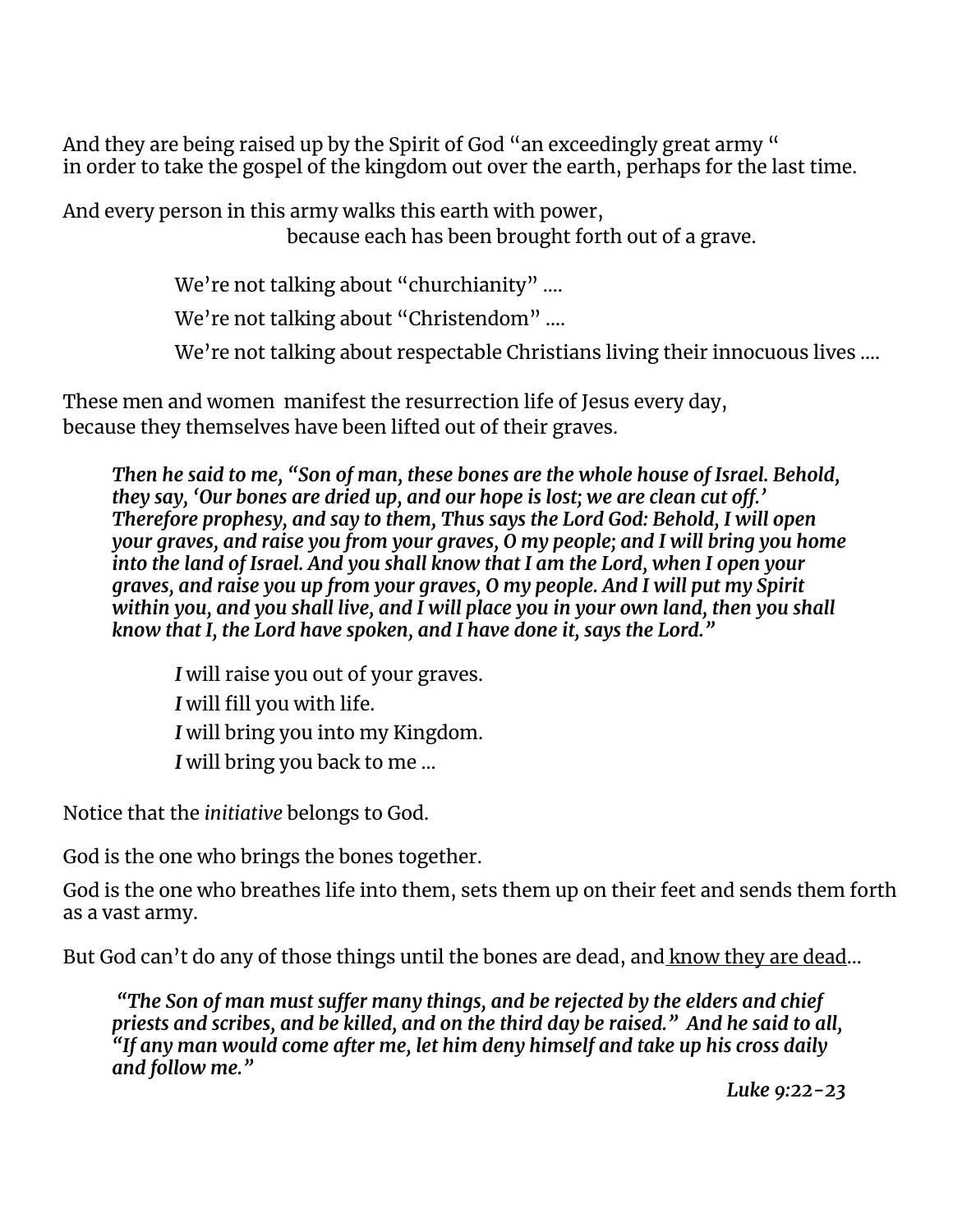" I am going to a cross to die. If you want to follow me, don't sit around and meditate; deny yourself, pick up your cross, and follow me--- to death!"

If you deny yourself, take up your cross, and follow me to death— you will be raised from the dead, not only in the next world, but right here, and right now.

God will take care of his part.

He will gather the bones.

He will bring them together, and quicken them with his Spirit.

He will set them on their feet and send them forth,

when we begin to do our part....

**Our part is to die.**



**The Narrow Way** *by David Hayward*

"Follow me to death," says the Lord, "and I will then raise you from the dead with the power of my resurrection Spirit."

*"If any one [any man, woman] would come after me, let him deny himself and take up his cross daily and follow me."*

What does it mean to deny ourselves, take up our cross and follow the Master?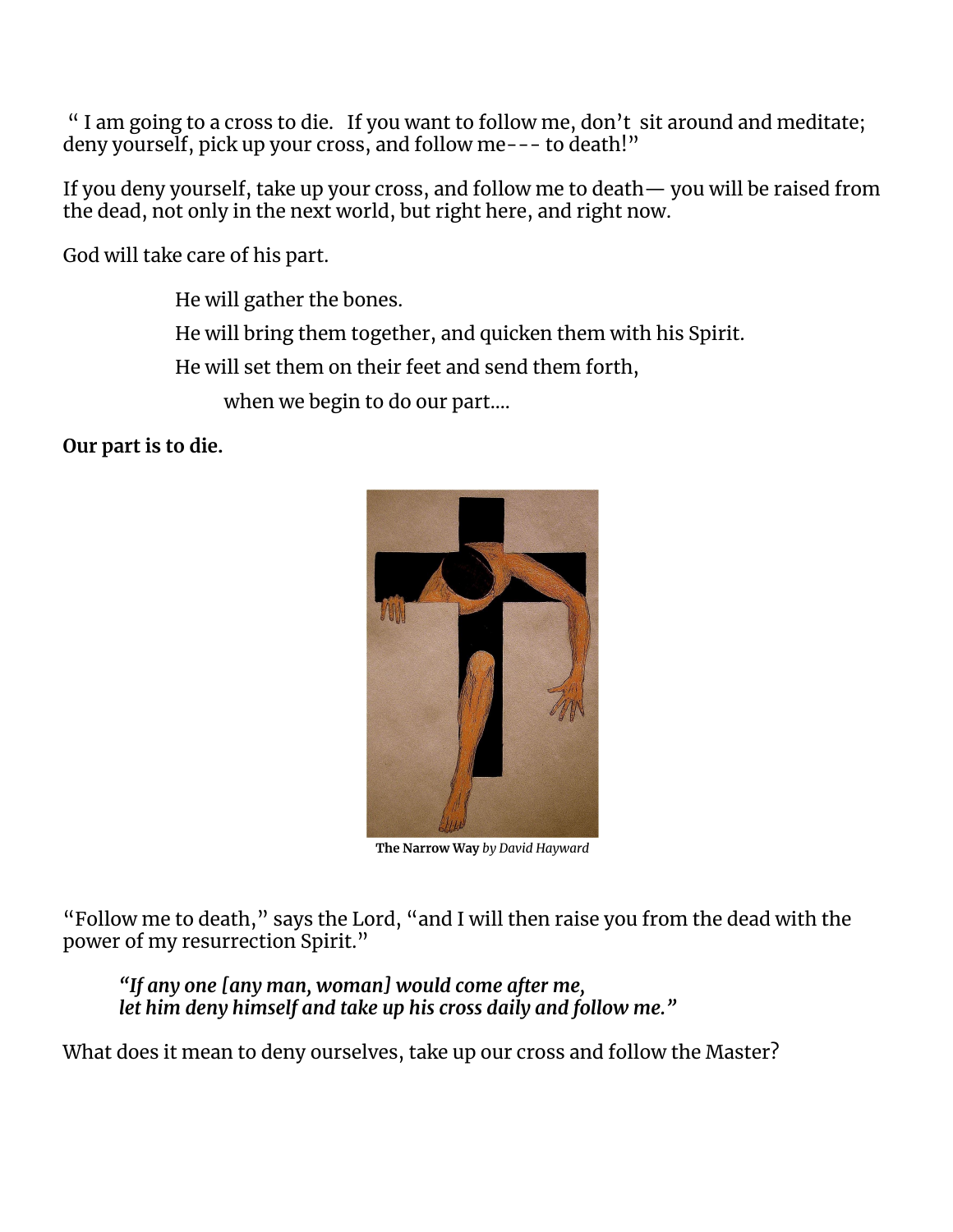You go out to the valley of the bones, where all the other dry bones are, fall on your face before God, and with an act of your will become one of them. You die to yourself.

When I go out to the Valley of Dry Bones, I don't just take my 'Sunday morning self'....

I take my dreams and they die.

I take my resentments and they die.

I take my bitterness and it dies.

And my fears ... and my possessions ... and my abilities ...and my achievements ... and my ambition.

#### **I fall on my face before the Lord and become a dry bone.**

When we do this, there is a rattling and a shaking, and the bones come together. The resurrected bones find unity in the Lord.

It's easy to see who has been to the valley of dry bones and who hasn't.

Those who have been to the valley of dry bones are walking around free of themselves.

And those who haven't are still locked in their self prisons.

*If any man would come after me, Let them deny themselves, take up their cross daily...*

## **Daily!**

## **From now on!**

Every day of our life begins out there in the valley of dry bones.

Every day of our life begins with offering ourselves up to death for the glory of the Father.

We roll out of bed, drag ourselves to the valley of the dry bones, and begin there again – each day.

*"I have been crucified with Christ; it is no longer I who live, but Christ who lives in* me; the life I now live in the flesh, I live by faith in the Son of God who loved me *and gave himself for me."*

*Galatians 2: 20*

#### **I die. He lives.**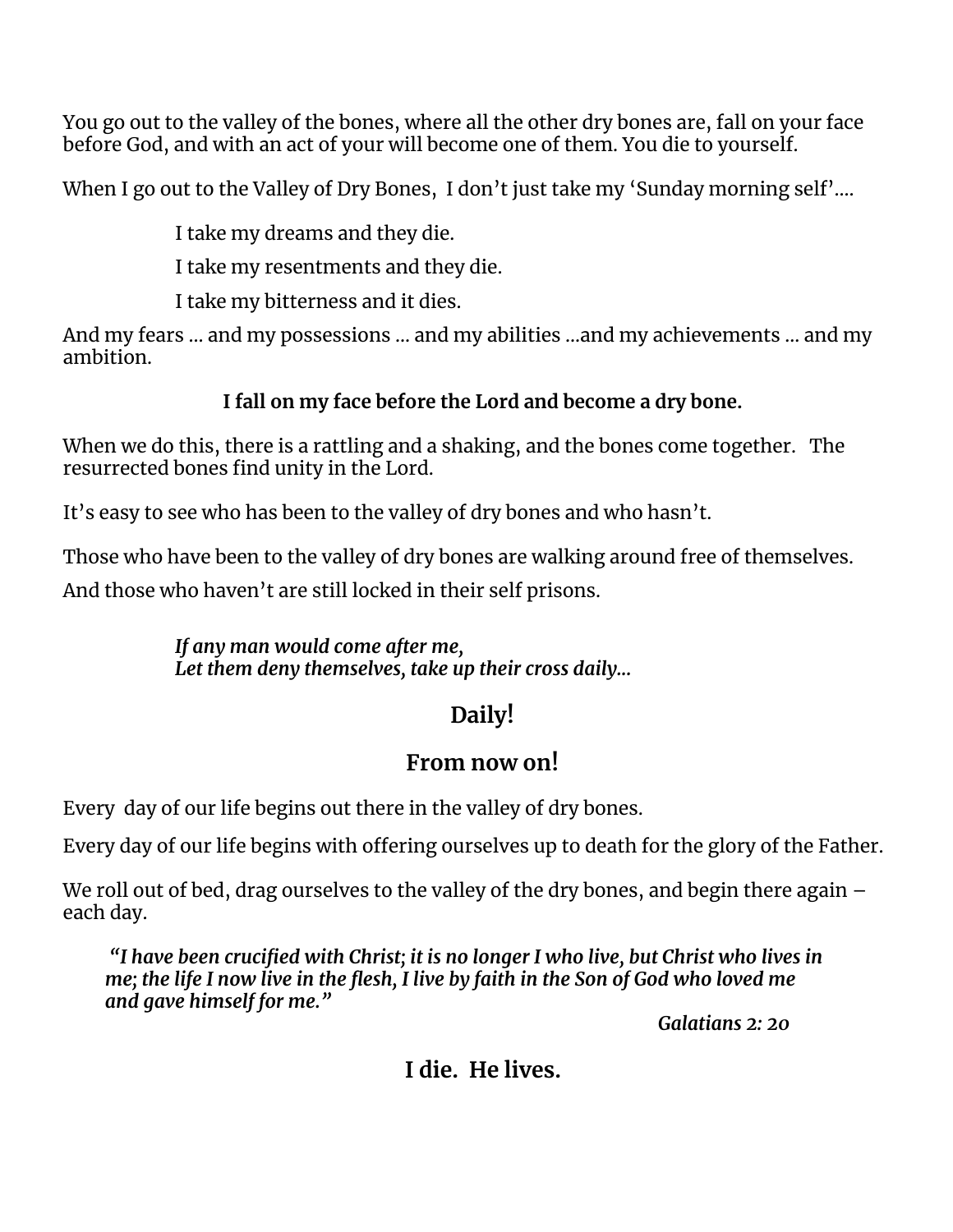When someone hurts our feelings, or fails to give us proper recognition, we feel the Spirit nudging us with the reminder that we're dead. Dead to ourselves; alive only to God.

> *"If any man would come after me, let him deny himself and take up his cross daily and follow me."*



**Follow** *by Bernardo Ramonfaur*

Follow me!

Follow me through death into life.

*"Follow me through the valley of dry bones into a life that is utterly committed to my lordship."*

So now I begin the day committed to him. He's going to guide me. And I'm going to follow.

The things that aren't clear; don't worry about them.

Don't worry about whether God wants you to go to China four years from now. If he wants you to, he'll let you know when the time comes.

In the meantime, there is the matter of getting right with your brother.

Repenting. Giving to someone who is in need.

Speaking a word of encouragement to someone who needs to hear it.

There are specific things for us to do in obedience that the Lord will show each one of us, if we are willing to go to the valley of the dry bones every day.

**And as we obey, awesome and wonderful life begins to manifest itself.**